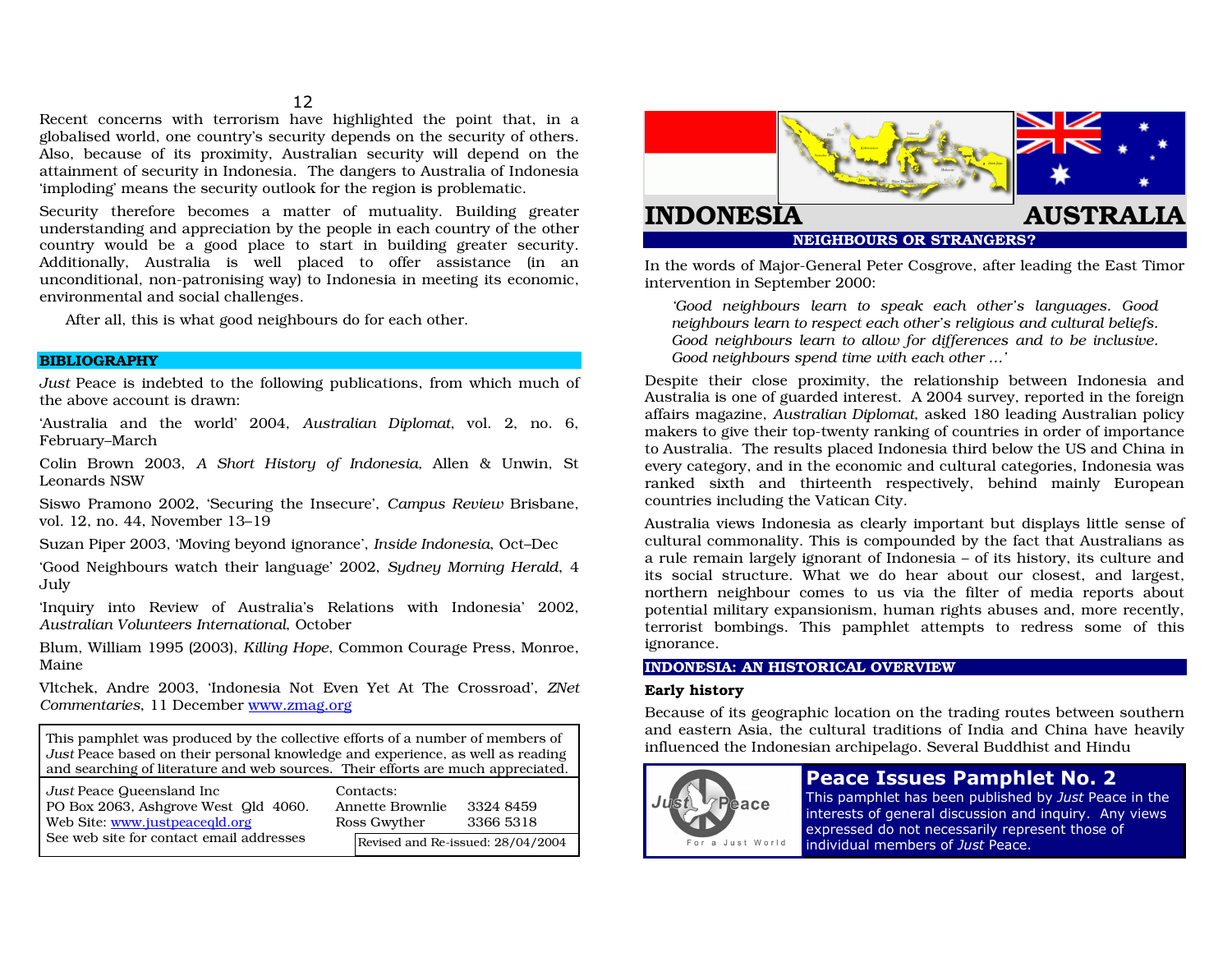societies emerged during the thousand years prior to 1500BC and, towards the end of this period, traders from the Middle East and Africa introduced Isla m.

During the sixteenth century, the P ortug uese and then, <sup>m</sup> oresignificantly, the Dutch brought Christianity (and additional language influences) to In donesia. The archipela g o therefore came tobe amelting p ot of cultures and religio ns. Generally, the different beliefs co-existed peacefully except for occasions when political conflict was expressed or sy mbolised in religio us terms.

Altogether, the Indonesian archipelago contains more than 13 600 islands. Until the last century, its inla ndareas were more difficult totraverse than the sea routes between islands, so Indonesia has generally co mprised ma ny diverse a n d isolated co mmu nities. It is o nly in very recent times th at the co ncept of <sup>a</sup> co mbined In d o nesia n identity h as emerged.

In the sixteenth century, the Dutch East India Company established a base in Java, exploiting rivalries between local rulers to expand their territory and tra ding monop oly. B y the mid-18 00s, the D utch empire extended over the area we now know as Indonesia. Dutch rule was overtly

ex ploitative <sup>a</sup> n d created widesprea d p o verty a n d social griev a nce.

#### Independence

During the Dutch colonial period the development of a sustainable economy and politically aware middle class <sup>w</sup>as actively in hibited. (Even to day, less than 7 per cent of the Indonesian population co uld be described as mid dle class.) The J a p a nese occu pied In d o nesia d urin g World War II <sup>a</sup> n d, after Japan's defeat in 1945, nationalist leaders moved to achieve indepen dence prior to the return of the



Dutch. On 17 August 1945, Sukarno proclaimed Indonesian independence. After several unsuccessful armed interventions, the Dutch finally reco g nised Indonesian in depen dence in 19 49.

Due to the p olitical instability of p o wer-sh arin g arra n gements after independence, no fewer than five prime ministers supported Sukarno's presidency between 1950 and 1956. In 1956 Sukarno introduced what he termed 'Guided Democracy'. This involved greater powers for the president and a consensual approach to government, with each party being represented, along with members of the community, in a National Council.

pro duction such as pedicabs, <sup>a</sup> nd the demolitionof side-street food stalls and other informal economic activities.

It was hoped th at withglo balisation, such apro blemwouldattract theattention and assistance of the international community; however, there is evidence that multi-national comp anies actually hinder pro gress in this area.

A huge number of poor people live on the fringes of big cities like Jakarta, without any security of tenure for their shanties. In 19 94*TheEconomist* stated that only 7 per cent of land on the Indonesian archipelago had a clear owner. Often these sh antyto wns are locatedon riverb anks and ca nbe bulldozed and burnt without warning in what the authorities call 'river normalisation'.

In 2001 the Urban Poor Consortium (UPC) organised an international fact-finding mission on victimisation of the urban poor of Jakarta. This was after exhaustive attempts to stop state violence towards the poor at the local and national level. The UPC mission statement is '... freedom from poverty, freedom from fear, freedom from oppression, and freedom from violence. It is about a vision to comprehend and materialise the shared future.'

## WHAT SECURITY NEEDS DO AUSTRALIA AND INDONESIA HAVE IN C O MMO N ?

It should be recognised that the security needs of Indonesians and Australians are basically the same. Both need:

- •• freedom from poverty
- •• protection of human rights
- •• active participation in community life
- •• protection of the environment, and
- • $\bullet$  the right to good governance.

People feel secure if their b asic needs are met, for ex ample, fo od, h ousing, health, <sup>a</sup> nd ed ucation. People feel secure if their b asic decencies are protected, for ex ample, freed om fro mpersecutio n, torture, arbitrary arrest, detention, and execution. People feel secure if their participatory rights are granted, for example, the choice of political leadership, career, cultural orientation and lifestyle. People feel secure if the ecology can sustain them. Finally, people feel secure if they live under humane and accountable g overnance.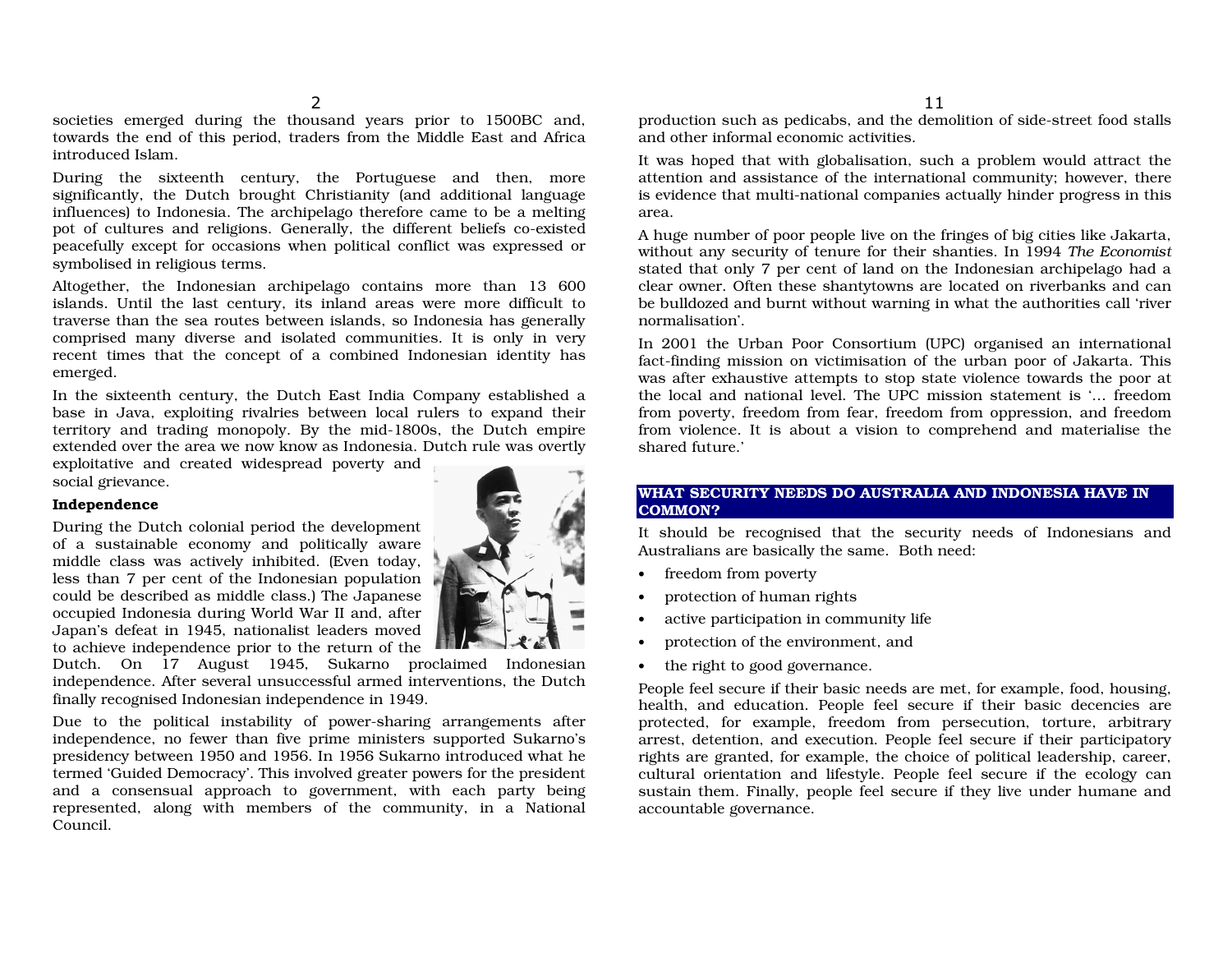In dealing with these regions, the army's heavy-handed approach has contributed to increased sympathy for separatists. Consequently, when the East Timorese were given the opportunity to vote for independence in 19 9 9, 8 0 per cent of them did so.

## Perception # 6 That Australia could become flooded with Indonesian refug ees

If the eco n o my d oes n ot perform well*,* there is the p ossibility of environmental and political/economic refugees, but these are more likely to gravitate towards Malaysia.

In the <sup>w</sup> orst-case scen ario, if In d o nesia ca n n ot survive its <sup>m</sup>ultidimensional crises or fails to address the threat of national disintegration, this will produce millions of refugees, worse than during the Vietnam War or the collapse of Yugoslavia. Due to geographical proximity, little could be done by the Australian Navy to stop an influx of refugees from reaching the Australian mainland. If, say, five percent of Indonesian people seek refuge in Australia, this number would equal half the Australian p o p ulatio n.

Indonesian eco nomic, fo od, enviro nmental andp olitical security aretherefore of prime importance to Australia.

## Perception # 7 That Indonesia is riddled with corruption

Westerners often see corru ptio n in develo pin g co u ntries as evidence of their own 'moral superiority'. In reality, corru ptio namong elites is usu ally the sig n of a lack of pro perly develo ped institutio ns th at co uld otherwise ensure accountability – something we take for granted. In the lower levels of Indo nesia n society corru ptio nbeca me a surviv al strategy d urin g Sukarno's 'Guided Democracy' of the 1960s.

As g o vern ment attempts to co ntrol the eco n o my increased, so to o did corruptio n. The bureaucracy was not well enoug h eq uip ped to operate control mechanisms, and this, together with rising living costs and very low civil-service salaries, helped to make bribery, the illeg al disp osal of government goods and other rackets an entrenched part of Indonesia's economy. During the Suharto period, Indonesia was described as having an 'ersatz capitalism', in which the economy more closely resembled a franchise state run by crony capital rather than a free-market system.

## Perception # 8 That Indonesians are indifferent to poverty

There is widesprea d co mmunity co ncerna mo ng huma n rig hts gro ups in Indonesia about the treatment of the poor, which includes arrest and terror, forced evictio nof whole communities, co nfiscationof means of

While this method reduced opposition in government, it did not promote unity across Indonesia's regions. In 1958 rebellions broke out in Sumatra and Sulawesi. Sukarno declared martial law and employed the army to put down the rebellions. After successfully completing this task, army leadership formed the view that its support was vital for Indonesia's viability. Thus began the active involvement of the Indonesian army in the p olitical processes of the rep u blic.

The perio d of G uided Dem ocracy, between 19 5 7 a n d 19 6 5, <sup>w</sup> as characterised by an active, anti-Western foreign policy, but less than effective attempts to deal with internal economic problems. At the same time as Sukarno was providing leadership for the 'non-aligned' bloc of nations, the economy was crumbling, with inflation running at 650 per cent in the mid-19 60s.

## Th e killin gs of 19 6 5

In September 1965, Sukarno's rule came to a sudden end, followed by one of the worst mass killings of the twentieth century. A brief summary of these events is as follows:

- In the early morning hours of 1 October 1965, a small force of junior military officers abducted and killed six generals and seized several key p oints in the ca pital city of J a k arta.
- They then went on air to announce that their action was being ta ken to forestall <sup>a</sup> CIA-sp o nsored p utsch to ca pture p o wer fro mPresident Sukarno. By the end of the day, however, the rebel officers in Jakarta were crushed by the army under the direction of General Suharto.
- $\bullet$ • The coup attempt was blamed on the nation's communists and, in the seven months that followed, an estimated 600 000 to 1 million peo ple were killed. Anti-co mmunist org anisations and individuals, p articularly Muslims, were enco uraged to join in the slayin g of any one suspected of being a co mmunist sy mp athiser. Among the victims were also members of the Chinese minority (w ho were accused of supporting communist China), opponents of the new regime, tra de u nio nists a n d intellectu als in general.

Prior to September 1965, the Indonesian communist party (PKI) had been the largest in the world outside the Soviet Union and China  $-$  a situation that sig nificantly fuelled ColdWar tensions. Generally su p p ortive of Sukarno, the P KI was singled out and falsely accusedof stagin g the co up (in fact, it is widely co nsidered to have been instig atedby Suharto andhis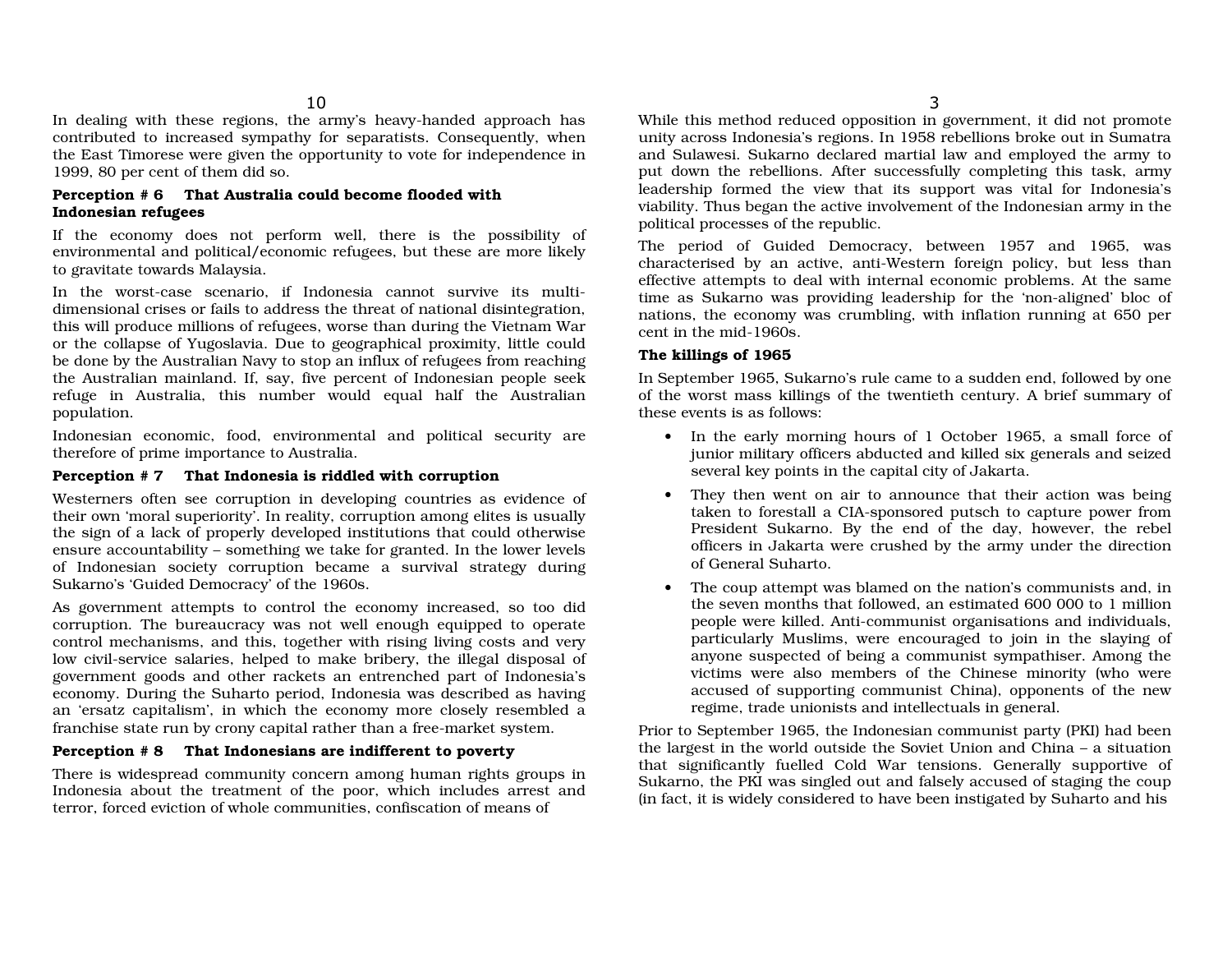military faction). The PKI was then outlawed, an act supported by the United States.

(Twenty-five years later, American diplomats disclosed that they had system atically co mpiled co mprehensive lists of 'co mmunist' operatives and turned over as many as 5000 names to the Indonesian army, which h u nted th ose perso ns d o wn a n d killed them. The America ns wo uld then check off the names of those who had been killed or captured. Robert Martens, <sup>a</sup> former mem ber of the USEmbassy in Jakarta, stated in 19 90: 'It really was a big help to the army. They probably killed a lot of people, and I probably have a lot of blood on my hands, but that's not all bad. There's a time when you have to strike hard at a decisive moment.')

In In do nesia, the reaso ns for the 1965massacres have never beeno penly and publicly discussed and a sense of shame still surrounds the relatives of th ose killed. They also remain a so urce of <sup>a</sup> nti-Western feelin g.

#### The New Order

Suhartobecame the new ruler of In donesia, although he did not formally replace Sukarno as president <sup>u</sup> ntil 1968. He introducedanewversion of democracy called 'New Order' g overnment. Inforeign affairs the New Order adopted a strongly pro-Western sta nce and eco nomically there <sup>w</sup> asgreater emphasis on growth, largely through encouraging foreign investment. Politically, any forces th at co uld p otentially threaten the <sup>u</sup> nity of the Ind o nesia n state, p articularly sep aratist movements, were very harshly dealt with.

On the surface at least, the big gest success of the Suharto years was economic, although the bulk of the p op ulation received little of the <sup>n</sup> ation's

wealth. Through controlling wages, banning industrial activity and encouragin g foreig n investment, In donesia's average eco nomic gro wthbetween 1965 and 1990 was 4.5 per cent, the highest rate in South-east Asia. It is ironic, therefore, th at it <sup>w</sup>as economic issues that led to the endof the New Order government.

When the Asia n eco n o mic crisis hit in 19 9 7, In d o nesia w as severely affected due to the high level of corruption and low level of labour pro ductivity. After three deca des of <sup>a</sup> uthoritaria n rule, g o vernment a nd.<br>community organisations were not flexible enough to adapt. After student demonstrations and general rioting in Jakarta in May 1998, Suharto resig ned.

## Perception # 4 That Indonesia's Transmigration Policy is a sign of exp ansionist ambitions

Indonesia's huge population is concentrated on two islands, Java and Sumatra. These islands are also the source of much of the nation's food. In a program partly funded and overwhelmingly supported by the World Bank and Asian Development Bank, millions of people – in some cases entire villages - were moved from densely populated areas in Java and Sumatra to other islands. It was hoped that food production could increase if they hadaccess toarable land.

The World Bank withdrew its support in the late 1980s and the program slowed considerably. While some parts of the program were a dismal failure as land was poor, tidal, or access to water was insufficient, many ma de a great success of the pro gra ma n d integrated into local communities. The others returned to their homes.

While the main public reasons for the program were economic, it was also geared to social and political control of sensitive areas within Indonesian national boundaries and has caused local grievances.

### Perception # 5 That Indonesia's separatist movements are sy mpto maticof its brutality

Since in depen dence, there h ave been ma ny sep aratist mo vements in Indonesia fostered mainly by geographic isolation. Separatism is also fuelled by economic grievances, as many provinces perceive that they are exploited to provide wealth for the ruling elite in Jakarta and their transnational p artners.

The m ajor areas of co nflict are listed belo w:

- Aceh, in the north-west of Sumatra, had been an independent sultanate with its own ports, system of trade and foreign policy. It has a long, separate history from the rest of Indonesia and a strong commitment to Islam. Despite perio ds of violent repressio n, Aceh remains unreconciled with Jakarta.
- E ast Timor h a d been a P ortu g uese colo ny a n d w as forcibly incorporated into Indonesia in 1975. After a long and violent Indonesian occupation, the small nation finally achieved full indepen dence in2002.
- $\bullet$   $\;$  Irian Jaya (or West Papua) is geographically remote from Jakarta and its mostly Melanesian in habitants are more ethnically alig ned to the peoples of Papua New Guinea. Through a fraudulent referendum (Act of Free C h oice, 19 6 9), West P a p u a was incorp orated into In d o nesia against the will of the majority of Papuans.

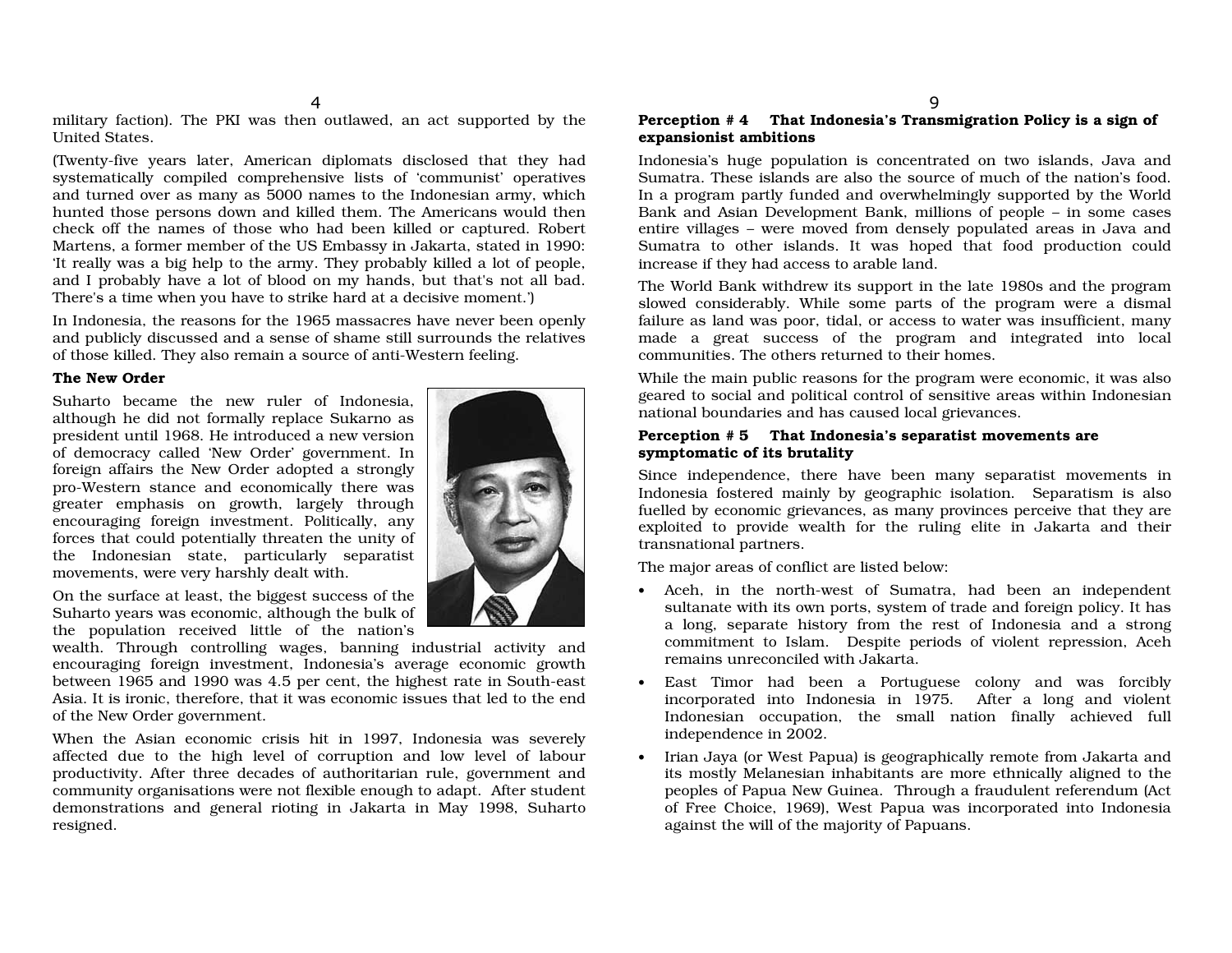## Perception # 2 That Indonesians are Muslim fundamentalists

Ind o nesia ns are so me of the <sup>m</sup>ost religio usly tolera nt peo ple in the <sup>w</sup> orld. It should be noted that the usual Sunni-Shia theological divide does not define Islam in In donesia, as it d oes in the Mid dle East. However, in practice Indonesian Muslims fall roughly into two groups:

- *Abangan* who identify themselves as Muslims, go to the Mosque or pray fairly regularly but, in general, are as devout as most Australian Christians.
- Santris who are the extremely devout.

As pointed out in the earlier historical account, Indonesia also has Hindu and Buddhist roots.

Generally, In d o nesia ns are co ntemptu o us of fa n atical Muslims. Ho wever, such fanatics that exist have been used by the military, most notably in 1965 when Muslim groups were encouraged to kill communists. A recent example is the *Laksa Jihadis*, who were openly funded by the army to stir up trouble in Moluku. Even killings attributed to Muslim fanatics are suspect. For example, many died from headshots – a sign of Kopassus snipers, not Islamic fanaticism. Until very recently it was illegal to own a gun in Indonesia, the exception being air guns. So shootings are more likely to be lin ked with military or p olice interventio n.

## Perception #3 That Indonesia is controlled by the army

The Indonesian military is a visible presence in the country and, since in depen dence, h as been o ne of the key forces for stability. As such, the army has been involved, either overtly or covertly, in responding to sep aratist mo vements andmaintaining intern al order. Ho wever, the army is n ot geared to wards a n offensive role <sup>a</sup> n d h as n ot been inv olved in a ny major <sup>o</sup> verseas adventures.

Indonesians in general are ambivalent towards the military. It costs about 5 0 millio n rupia h to get y o ur child into the military, which is seen as a secure career with status. The Indonesian civil administration was, and largely still is, controlled by the military and it is seen as one of the few well-organised groups in the country.

Additionally, the military ru ns ap arallel economy th at is free fromp ublic scrutiny and that significantly reduces military accountability to, and dependence on, government. Army generals run businesses such as hotels, transport, and many others, and the operations of the army are financed partly by these businesses. For example, in 1992 General Rudini told the government that he would not require a fiscal allocation for defence for the next p arlia mentary term.

## 2000 and beyond

The current president, Meg awati Suk arno p utri, is the third lea der since then – an indication that Indonesia is going through a new period of political instability and uncertainty. Regional separatism continues to be a challenge for the g overnment as well as the reduction in fo od security, risin g u nemplo y ment, increased cro nyism a n d, <sup>m</sup> ore recently, the B ali bombing. Increased stability has led to international concern th atIndonesia might 'implode' with potentially drastic consequences for Australia.

## WHAT ARE INDONESIA'S CONCERNS ABOUT AUSTRALIA?

Although it may not be immediately apparent to many Australians, Indonesians harbour several ongoing concerns regarding its nearest southern neighbour.

S o me co ncerns th at are w orth co nsiderin g are:

#### 1.. That Australia wants to see the break up of Indonesia

A n u mber of issues h ave fuelled this perceptio n. Australia's su p p ort for a n indepen dent East Timor greatly ex acerbated tensio ns at <sup>a</sup>nofficial level.There is a sense that too much Australian parliamentary and media time has been devoted to Indonesia's separatist movements – East Timor, West Pap ua, Aceh andMaluku. Added to this is <sup>a</sup> sense of alarm th at Australiais increasing its forward defence capacity under the Howard government, adopting a 'police' role in support of the United States. Indonesians fear that this will cause us to interfere in areas critical to Indonesia's sense of nationality. They ask why Australia suddenly changed in 1999 and became the 'g ood co p' in East Timor. Was this at the behest of the UnitedStates?And, if so, will Australia be asked to act ina similar <sup>m</sup>anner inWest Pap uaor Maluku?

#### 2.. That Australians are Islam-phobic and racist

Another issue that fuels Indonesian mistrust of Australia is our perceived concentration of many aid activities in the Eastern part of Indonesia. Australia ns are seen as bein g u ninterested in western, or greater, Indonesia – only the more Christianised east (East Timor, Bali and West Papua). Australia is viewed as generally Islam-phobic and, with the emergence of Pauline Hanson's One Nation Party during the 1990s, Australians are seen as having an unfavourable view of Asian culture, even blatantly racist. Our perceived mistreatment of our Aboriginal people is seen as further pro of.

\$